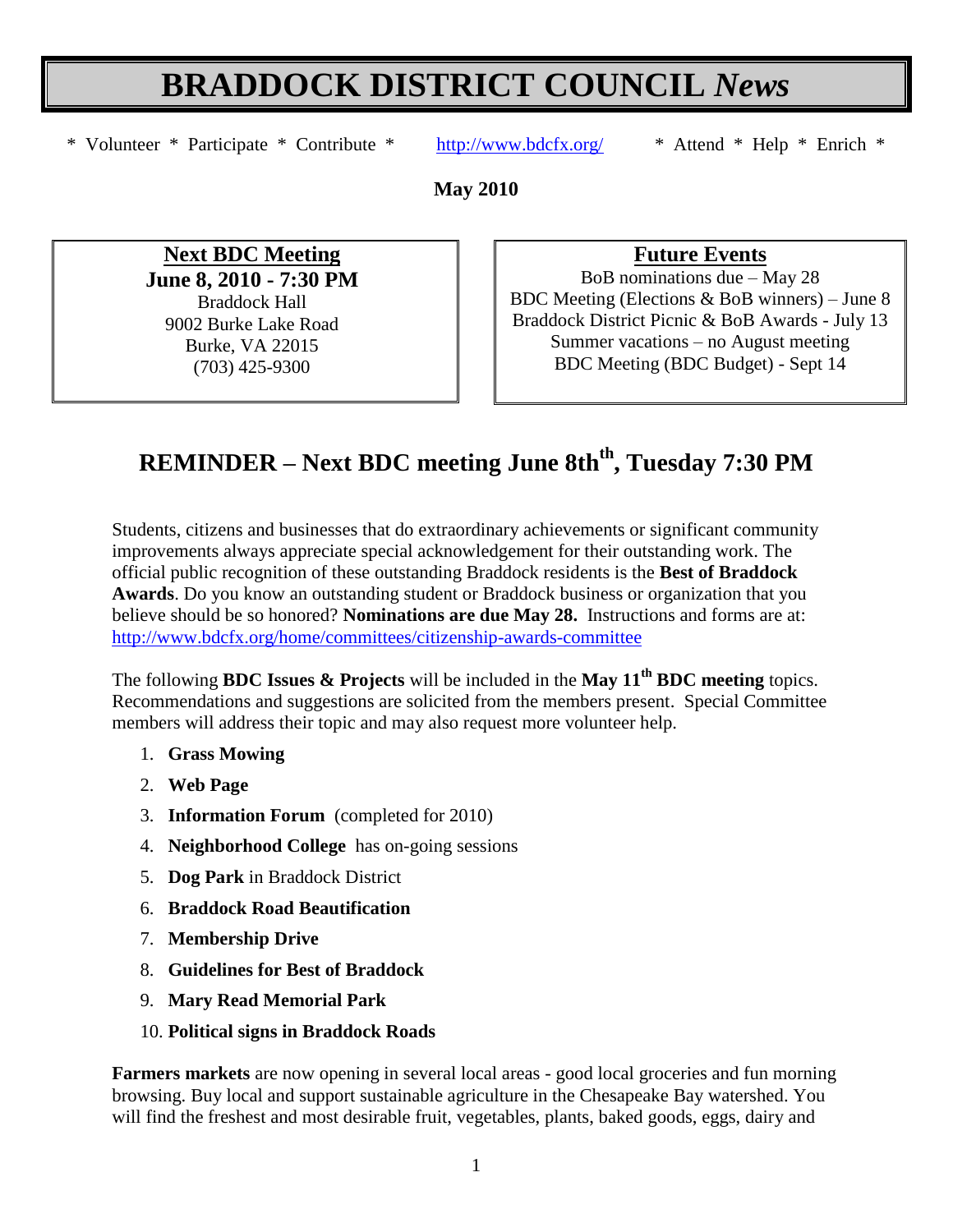meats available. For more info and directions go to [http://www.fairfaxcounty.gov/parks/wp](http://www.fairfaxcounty.gov/parks/wp-farm-mkt.htm)[farm-mkt.htm](http://www.fairfaxcounty.gov/parks/wp-farm-mkt.htm) .

**Grass Mowing Issue:** The first meeting for the membership-voted decision on pursuing how to influence Richmond on improving mowing is on **Wednesday, May 19th** at 7:30 in Braddock Hall. This open meeting is to organize BDC associations in finding ways to change how VDOT is funded for mowing grass along Braddock District roads. The BDC Executive Council supports this approach and again notes that this is an open meeting for any Braddock resident.

**―Your Community, Your Call‖: Association Insurance — Thursday, May 13**, 7 p.m., Channel 16. Live, call-in TV program for homeowner and condominium association directors, managers and members. Does your association have enough insurance coverage for the community? Are volunteer board members covered under the association's insurance policy? Is there a way to decrease the association's risk? Michelle L. Thompson, Consumer Affairs Branch; Kenneth Chadwick, attorney of Chadwick, Washington, Moriarty, Elmore and Bunn; and Douglas Henken, CIRMS of Community Association Underwriters. Call 703-818-1445 or e-mail [ycyc@fairfaxcounty.gov.](mailto:ycyc@fairfaxcounty.gov) The program also will be [online.](http://www.fairfaxcounty.gov/cable/channel16/vod.htm)

#### **Notes of Interest:**

- To broaden the distribution of BDC news and community events, we request members to add or update their email addresses by contacting Dottie Dane, [dottie.dane@cox.net.](mailto:dottie.dane@cox.net)
- News about your association and neighborhood helps connects all of our communities. In each BDC meeting we set aside a few minutes for members to share significant stories or announce their up-coming events. Come prepared for this "give and take" of your news.
- Here's info to help you plan for (or around) the GMU commencement schedule for the University [\(http://events.gmu.edu/documents/2010ScheduleofConvoandComm\\_001.pdf](http://events.gmu.edu/documents/2010ScheduleofConvoandComm_001.pdf)) and for all the high school graduation schedules [\(http://communityrelations.gmu.edu/high\\_school\\_graduations.html](http://communityrelations.gmu.edu/high_school_graduations.html) ).
- **Visit us at the** [BDC website](http://www.bdcfx.org/home/meeting-minutes) save it as a favorite URL for easy access to BDC news.

See you next meeting,

### **Bill**

### **Braddock District Council Officers and Chairs** Chair: William Barfield Vice Chair: Janyce Hedetniemi Treasurer: Kevin Morse Secretary: Bruce Wallachy Membership Chair: Dottie Dane Communications Chair: Bruce Wallachy Programs Chair: Paul Maltagliati

# Information Forum Chair: Tena Bluhm

### **Next BDC meeting – June 8, 7:30 PM, Braddock Hall**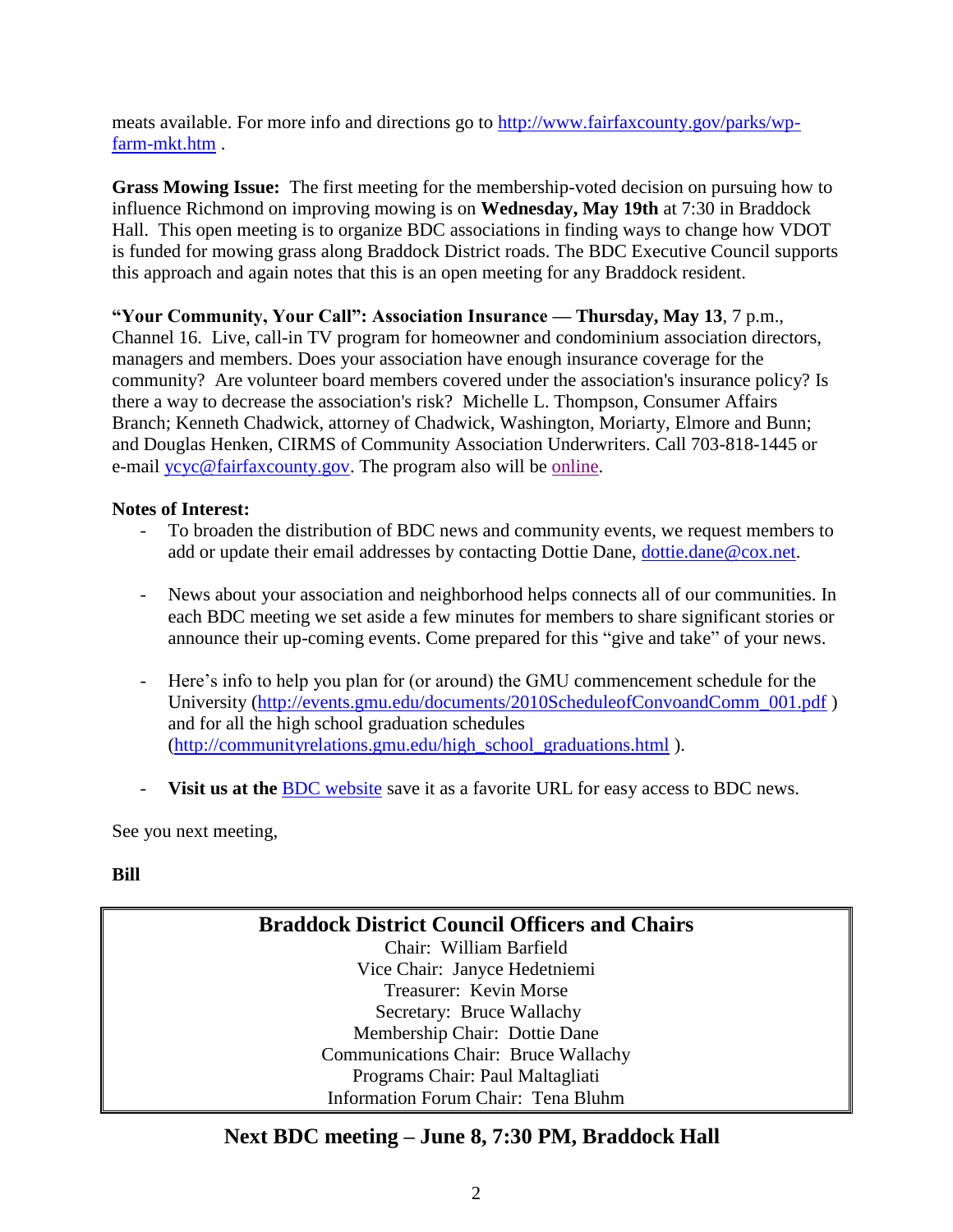### **SUPERVISOR'S CORNER**

Spring always seems to be a busy time of the year in the Braddock District, and this year is no different. Here are some highlights of what your Braddock District Supervisor's Office has been up to.

#### **Constituent Day**

On May 17, from 6:00-8:00 PM, I will be hosting another Constituent Day, this time at Keene Mill Elementary School in the West Springfield area. There is no agenda, no PowerPoint, and no speechmaking at my Constituent Days. Instead, people drop in at any time, sometimes with a question, maybe with a comment, maybe to say hello, or sometimes just to listen. Come anytime and stay as long as you like. This is our chance to talk informally about whatever is on your mind.

#### **Community Engagement**

My Community Engagement Initiative is well under way. Over 75 people attended the Leadership Institute in January and 36 participants have graduated from Neighborhood Colleges in March and April. This leaves us with an army of over 100 trained and energized individuals committed to making our communities better places to live. Now the attention turns to you. I am asking our civic and homeowners associations to step up to the plate in the coming year. I'm not looking for miracles. I am asking you to consider taking on a new project in the coming year, or enhancing an existing project or program. Maybe it's a membership drive, or starting or strengthening your neighborhood watch. Maybe you will send a team to Community Emergency Response Team (CERT) training**.** Or maybe it's something fun like a community picnic, or block party. Maybe you will decide to clean up your entrance signs or stream beds. Whatever it is, please consider taking on a new project. We are here to help. I will help you with County resources and would be pleased to stop by to help you "kick off" your project. Please let Ann Sharp of my staff know about your project so we can track our progress. Ann can be reached at [Ann.Sharp@fairfaxcounty.gov](mailto:Ann.Sharp@fairfaxcounty.gov) or 703-425-9300. I have charged our Leadership Institute and Neighborhood College graduates not just to take home their newfound knowledge, but to put it to work in the community. Please join with these community leaders to make our neighborhoods the best they can be.

#### **Help Us Help You**

We take great pride in our efforts to keep our community groups and citizens informed on what is going on in Braddock District. But to do this, we need to know who you are. Many civic and homeowners' associations hold elections in the Spring and elect new officers and board members. When you do, please let us know who you are and give us your contact information. Then we can make sure you are "in the loop" on what is going on in Braddock District. Please contact Ann Sharp of my staff with this information.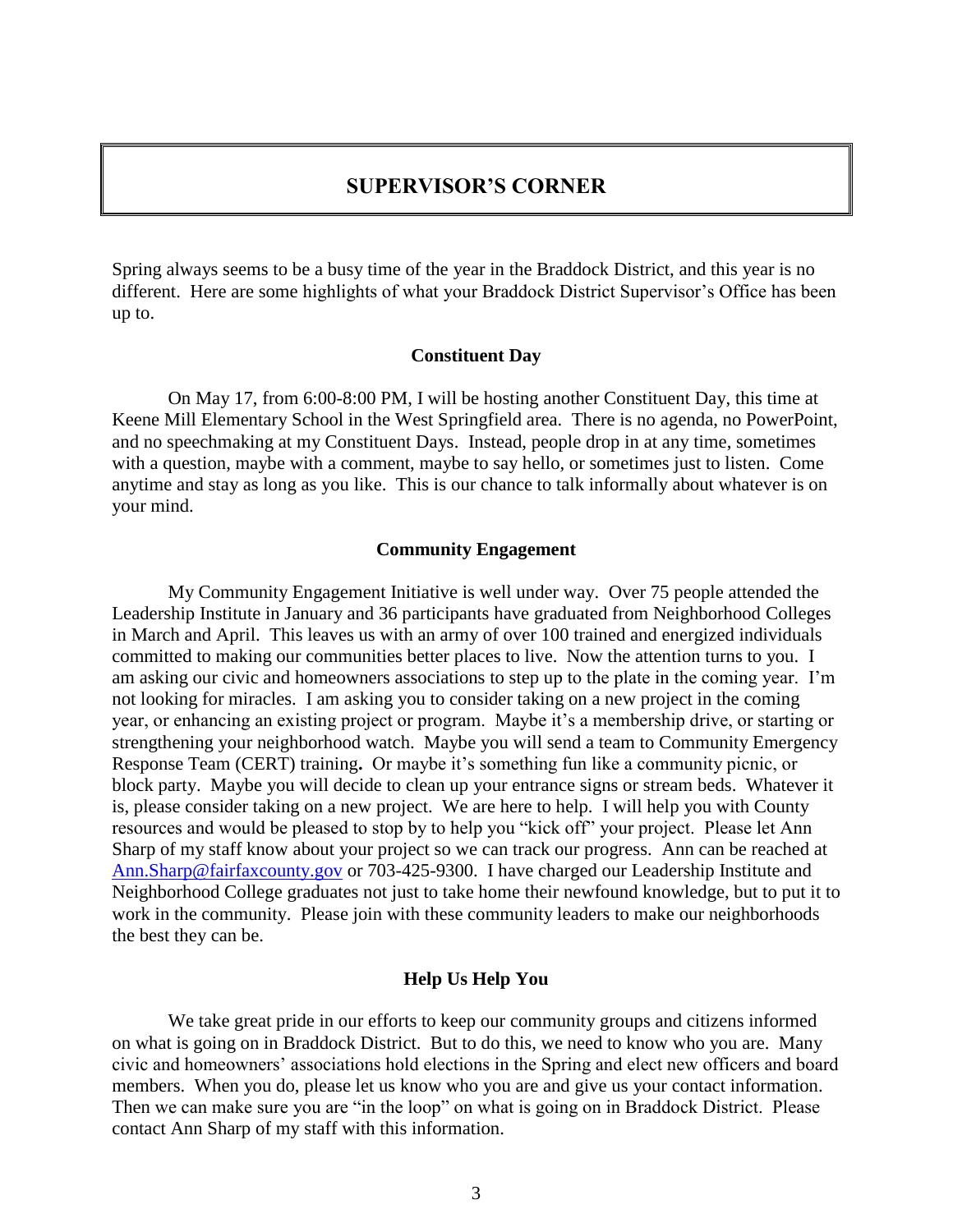I am still getting to know many of you and your communities. I appreciate the opportunity to attend your meetings, hear from you, and take your questions. Please contact Lindsey Smith of my staff [\(Lindsey.Smith2@fairfaxcounty.gov\)](mailto:Lindsey.Smith2@fairfaxcounty.gov) to get your meeting on my schedule.

#### **Code Enforcement/Illegal Boarding Houses**

When I took office, I made closing down illegal boarding houses and enforcing zoning restrictions a centerpiece of my efforts to strengthen our neighborhoods. Over the last year, Fairfax County has made significant progress in this effort. County staff attributes these successes to three factors. One is the economy. Many owners of illegal boarding houses have been forced out of business by the bad economy. A second is that the County's legal enforcement efforts are beginning to bear fruit. Legal processes take time, so many cases filed in 2007 and 2008 are beginning to be closed now. The recent criminal prosecution of what the Washington Post called the McMansion Mortgage Fraud Scam is a prime example of the County's legal success. A third reason for continued results in the fight against illegal boarding houses and zoning violations is the increased attention given to the issue by me and the Board, and the increased vigilance that this attention has brought about in our communities. That means you!! Community leaders have followed our lead, and made it clear in their communities that illegal boarding houses will not be tolerated. Taken together, these factors have produced significant improvements in our neighborhoods. Let's keep up the good work!

I hope that you enjoy the rest of this Spring season! If there is any way that I can be of service, please do not hesitate to contact me at 703.425.9300 or [braddock@fairfaxcounty.gov](mailto:braddock@fairfaxcounty.gov)

John C. Cook Braddock District Supervisor